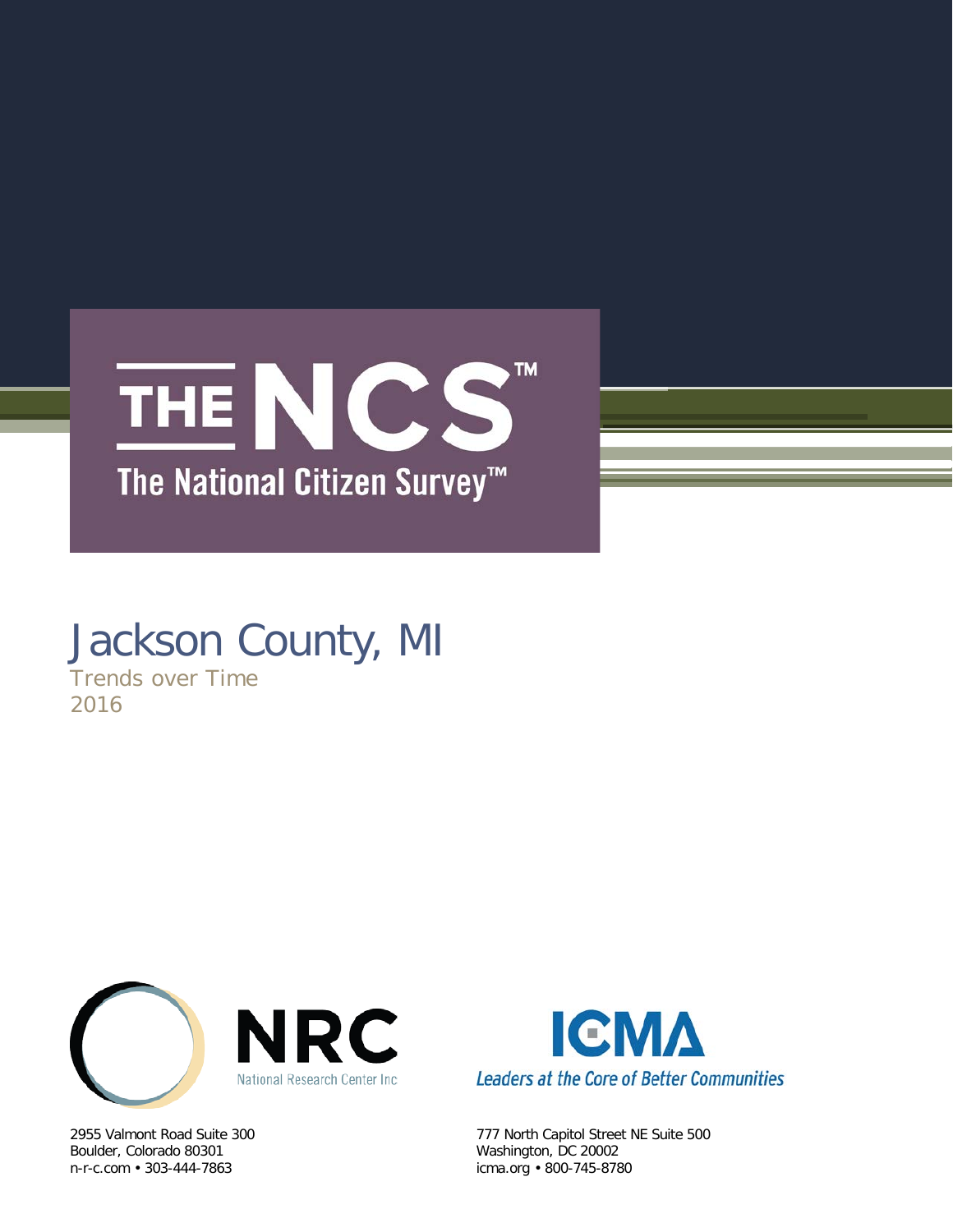# **Summary**

The National Citizen Survey™ (The NCS™) is a collaborative effort between National Research Center, Inc. (NRC) and the International City/County Management Association (ICMA). The survey and its administration are standardized to assure high quality research methods and directly comparable results across The NCS communities. The NCS captures residents' opinions within the three pillars of a community (Community Characteristics, Governance and Participation) across eight central facets of community (Safety, Mobility, Natural Environment, Built Environment, Economy, Recreation and Wellness, Education and Enrichment and Community Engagement). This report discusses trends over time, comparing the 2015 ratings for Jackson County to its previous survey results in 2009, 2011 and 2013. Additional reports and technical appendices are available under separate cover.

Trend data for Jackson County represent important comparison data and should be examined for improvements or declines. Deviations from stable trends over time, especially, represent opportunities for understanding how local policies, programs or public information may have affected residents' opinions.

Meaningful differences between survey years have been noted within the following tables as being "higher" or "lower" if the differences are greater than eight percentage points between the 2013 and 2015 surveys, otherwise the comparison between 2013 and 2015 are noted as being "similar." Additionally, benchmark comparisons for all survey years are presented for reference. Changes in the benchmark comparison over time can be impacted by various trends, including varying survey cycles for the individual communities that comprise the benchmarks, regional and national economic or other events, as well as emerging survey methodologies.

Overall, ratings in Jackson County for 2015 generally remained stable. Of the 134 items for which comparisons were available, 106 items were rated similarly in 2013 and 2015, 9 items showed a decrease in ratings and 19 showed an increase in ratings. Notable trends over time included the following:

- Trends between 2013 and 2015 were mixed in the pillar of Community Characteristics. Ratings in 2015 for neighborhood as a place to live were slightly lower in than in 2013 while ratings for Jackson County as a place to retire improved during this time. Other items with higher ratings in 2015 compared to 2013 were employment opportunities, business and services and neighborliness. Areas trending down between 2013 and 2015 included feelings of safety in the downtown/commercial area and in neighborhoods.
- In the pillar of Governance, ratings in 2015 were higher in many areas and did not decline in any aspects. Most of the aspects trending up in 2015 compared to 2013 were focused in Safety and Built Environment though improvements were seen in Mobility, Natural Environment and Economy as well. The remaining 33 items that were compared remained stable between 2013 and 2015.
- Most of the items within the pillar of Participation received similar ratings between 2013 and 2015, but there were a few exceptions. More residents stated that they did not report a crime, and that they had a better sense of community in 2015 compared to 2013. Meanwhile, fewer residents reported carpooling instead of driving, using Jackson County recreation centers, voting in local elections, campaigning for an issue, cause or candidate or contacting Jackson County officials in 2015 than in 2013.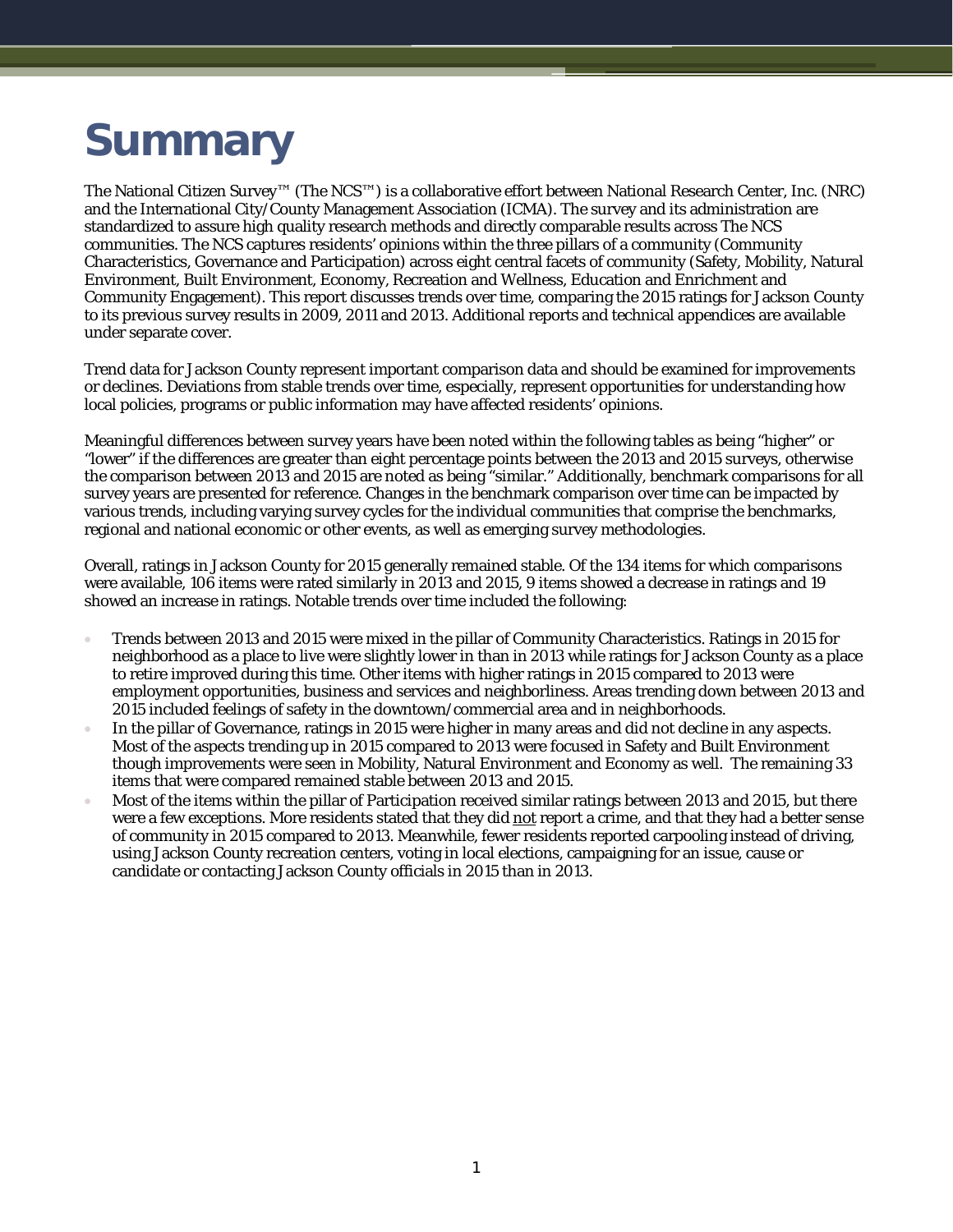# The National Citizen Survey™

#### Table 1: Community Characteristics General

|                         | Percent rating positively (e.g., excellent/good) |      |      |      |                              |            | Comparison to benchmark |            |            |
|-------------------------|--------------------------------------------------|------|------|------|------------------------------|------------|-------------------------|------------|------------|
|                         | 2009                                             | 2011 | 2013 | 2015 | 2015 rating compared to 2013 | 2009       | 2011                    | 2013       | 2015       |
| Overall quality of life | 48%                                              | 45%  | 50%  | 49%  | Similar                      | Much lower | Much lower              | Much lower | Much lower |
| Overall image           | 27%                                              | 25%  | 23%  | 20%  | Similar                      | Much lower | Much lower              | Much lower | Much lower |
| Place to live           | 58%                                              | 52%  | 59%  | 59%  | Similar                      | Much lower | Much lower              | Much lower | Much lower |
| Neighborhood            | 75%                                              | 71%  | 79%  | 69%  | Lower                        | Lower      | Much lower              | Similar    | Lower      |
| Place to raise children | 62%                                              | 51%  | 53%  | 58%  | Similar                      | Much lower | Much lower              | Much lower | Lower      |
| Place to retire         | 36%                                              | 35%  | 31%  | 41%  | Higher                       | Much lower | Much lower              | Much lower | Much lower |
| Overall appearance      | 40%                                              | 33%  | 37%  | 37%  | Similar                      | Much lower | Much lower              | Much lower | Much lower |

#### Table 2: Community Characteristics by Facet

|                          |                                   | Percent rating positively (e.g., excellent/good,<br>very/somewhat safe) |           |      |      | Comparison to benchmark         |               |               |               |               |
|--------------------------|-----------------------------------|-------------------------------------------------------------------------|-----------|------|------|---------------------------------|---------------|---------------|---------------|---------------|
|                          |                                   | 2009                                                                    | 2011      | 2013 | 2015 | 2015 rating<br>compared to 2013 | 2009          | 2011          | 2013          | 2015          |
|                          |                                   |                                                                         |           |      |      |                                 |               |               | Much          | Much          |
|                          | Overall feeling of safety         | <b>NA</b>                                                               | <b>NA</b> | 49%  | 51%  | Similar                         | <b>NA</b>     | <b>NA</b>     | lower         | lower         |
|                          | Safe in neighborhood              | 92%                                                                     | 84%       | 93%  | 83%  | Lower                           | Similar       | Lower         | Similar       | Similar       |
| Safety                   | Safe downtown/commercial area     | 77%                                                                     | 76%       | 79%  | 71%  | Lower                           | Much<br>lower | Much<br>lower | Similar       | Lower         |
|                          | Overall ease of travel            | <b>NA</b>                                                               | <b>NA</b> | 68%  | 70%  | Similar                         | <b>NA</b>     | NА            | Similar       | Similar       |
|                          | Paths and walking trails          | 55%                                                                     | 56%       | 57%  | 58%  | Similar                         | Lower         | Similar       | Similar       | Similar       |
|                          | Ease of walking                   | 44%                                                                     | 49%       | 53%  | 50%  | Similar                         | Much<br>lower | Much<br>lower | Similar       | Lower         |
|                          | Travel by bicycle                 | <b>NA</b>                                                               | 49%       | 40%  | 41%  | Similar                         | <b>NA</b>     | Similar       | Similar       | Lower         |
|                          | Travel by public transportation   | 39%                                                                     | ΝA        | 36%  | 41%  | Similar                         | Lower         | <b>NA</b>     | Lower         | Similar       |
|                          | Travel by car                     | 59%                                                                     | 59%       | 65%  | 65%  | Similar                         | Similar       | Similar       | Similar       | Similar       |
|                          | Public parking                    | NA                                                                      | <b>NA</b> | 49%  | 46%  | Similar                         | <b>NA</b>     | <b>NA</b>     | Similar       | Similar       |
| Mobility                 | <b>Traffic flow</b>               | <b>NA</b>                                                               | 49%       | 49%  | 56%  | Similar                         | <b>NA</b>     | Similar       | Similar       | Similar       |
|                          | Overall natural environment       | 52%                                                                     | 55%       | 65%  | 59%  | Similar                         | Much<br>lower | Much<br>lower | Similar       | Lower         |
| Natural                  | Cleanliness                       | 38%                                                                     | 31%       | 39%  | 37%  | Similar                         | Much<br>lower | Much<br>lower | Much<br>lower | Much<br>lower |
| Environment              | Air quality                       | <b>NA</b>                                                               | 64%       | 66%  | 64%  | Similar                         | <b>NA</b>     | Lower         | Similar       | Similar       |
|                          | Overall built environment         | <b>NA</b>                                                               | <b>NA</b> | 37%  | 43%  | Similar                         | <b>NA</b>     | <b>NA</b>     | Lower         | Lower         |
|                          |                                   |                                                                         |           |      |      |                                 | Much          | Much          | Much          |               |
|                          | New development in Jackson County | 15%                                                                     | 20%       | 22%  | 29%  | Similar                         | lower         | lower         | lower         | Lower         |
|                          | Affordable quality housing        | <b>NA</b>                                                               | 39%       | 38%  | 39%  | Similar                         | <b>NA</b>     | Similar       | Similar       | Similar       |
|                          |                                   |                                                                         |           |      |      |                                 |               | Much          |               |               |
|                          | Housing options                   | NA                                                                      | 42%       | 41%  | 39%  | Similar                         | NА            | lower         | Lower         | Lower         |
| <b>Built Environment</b> | Public places                     | <b>NA</b>                                                               | <b>NA</b> | 43%  | 44%  | Similar                         | <b>NA</b>     | <b>NA</b>     | Lower         | Lower         |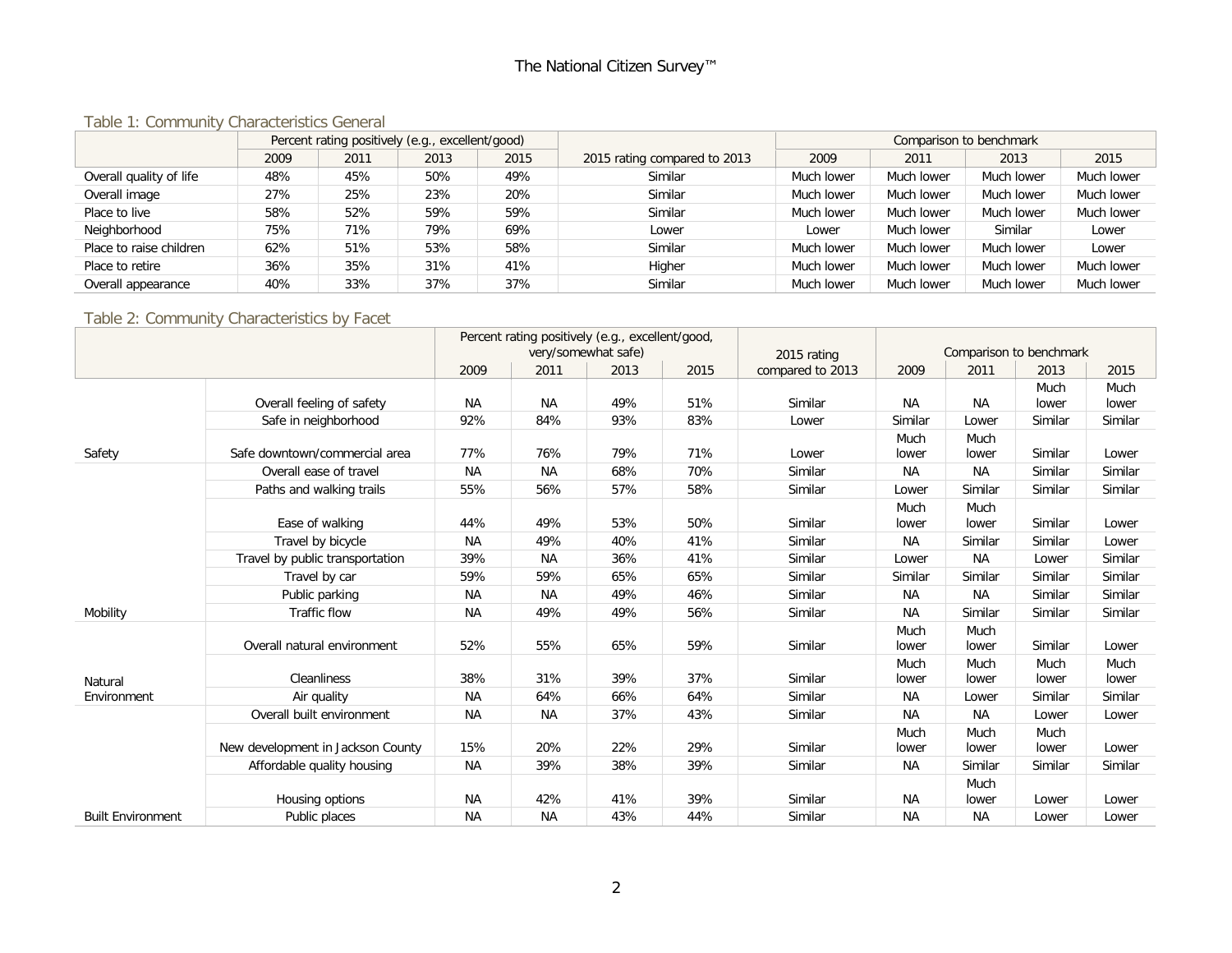|                |                                                      |           |           | Percent rating positively (e.g., excellent/good,<br>very/somewhat safe) |      | 2015 rating      | Comparison to benchmark |               |               |               |  |
|----------------|------------------------------------------------------|-----------|-----------|-------------------------------------------------------------------------|------|------------------|-------------------------|---------------|---------------|---------------|--|
|                |                                                      | 2009      | 2011      | 2013                                                                    | 2015 | compared to 2013 | 2009                    | 2011          | 2013          | 2015          |  |
|                |                                                      |           |           |                                                                         |      |                  |                         |               | Much          | Much          |  |
|                | Overall economic health                              | ΝA        | NA        | 13%                                                                     | 17%  | Similar          | NА                      | <b>NA</b>     | lower         | lower         |  |
|                | Vibrant downtown/commercial area                     | <b>NA</b> | <b>NA</b> | 19%                                                                     | 22%  | Similar          | <b>NA</b>               | <b>NA</b>     | Lower         | Lower         |  |
|                |                                                      |           |           |                                                                         |      |                  | Much                    | Much          |               |               |  |
|                | <b>Business and services</b>                         | 39%       | 38%       | 38%                                                                     | 47%  | Higher           | lower                   | lower         | Lower         | Lower         |  |
|                | Cost of living                                       | ΝA        | NA        | 40%                                                                     | 43%  | Similar          | NА                      | ΝA            | Similar       | Similar       |  |
|                | Shopping opportunities                               | 45%       | 43%       | 42%                                                                     | 42%  | Similar          | Similar                 | Much<br>lower | Similar       | Similar       |  |
|                | <b>Employment opportunities</b>                      | 7%        | 6%        | 12%                                                                     | 21%  | Higher           | Much<br>lower           | Much<br>lower | Lower         | Lower         |  |
|                | Place to visit                                       | NA        | <b>NA</b> | 32%                                                                     | 35%  | Similar          | ΝA                      | <b>NA</b>     | Much<br>lower | Much<br>lower |  |
| Economy        | Place to work                                        | 26%       | 26%       | 37%                                                                     | 44%  | Similar          | Much<br>lower           | Much<br>lower | Lower         | Lower         |  |
|                | Health and wellness                                  | ΝA        | <b>NA</b> | 51%                                                                     | 52%  | Similar          | NА                      | <b>NA</b>     | Lower         | Lower         |  |
|                | Mental health care                                   | <b>NA</b> | <b>NA</b> | 32%                                                                     | 37%  | Similar          | NA                      | <b>NA</b>     | Lower         | Similar       |  |
|                | Preventive health services                           | 45%       | 47%       | 52%                                                                     | 51%  | Similar          | Much<br>lower           | Much<br>lower | Similar       | Similar       |  |
|                | Health care                                          | 30%       | 40%       | 49%                                                                     | 50%  | Similar          | Much<br>lower           | Much<br>lower | Similar       | Similar       |  |
|                | Food                                                 | 55%       | 55%       | 51%                                                                     | 52%  | Similar          | Lower                   | Lower         | Similar       | Lower         |  |
| Recreation and | Recreational opportunities                           | 47%       | 48%       | 48%                                                                     | 46%  | Similar          | Much<br>lower           | Much<br>lower | Lower         | Lower         |  |
| Wellness       | Fitness opportunities                                | NA        | <b>NA</b> | 55%                                                                     | 51%  | Similar          | NA                      | <b>NA</b>     | Lower         | Lower         |  |
|                | Religious or spiritual events and<br>activities      | 67%       | 64%       | 69%                                                                     | 72%  | Similar          | Much<br>lower           | Lower         | Similar       | Similar       |  |
|                | Cultural/arts/music activities                       | 34%       | 37%       | 41%                                                                     | 39%  | Similar          | Much<br>lower           | Much<br>lower | Lower         | Lower         |  |
|                | Adult education                                      | ΝA        | <b>NA</b> | 48%                                                                     | 46%  | Similar          | <b>NA</b>               | <b>NA</b>     | Lower         | Similar       |  |
| Education and  | K-12 education                                       | NA        | 47%       | 51%                                                                     | 54%  | Similar          | ΝA                      | Much<br>lower | Lower         | Lower         |  |
| Enrichment     | Child care/preschool                                 | <b>NA</b> | 33%       | 40%                                                                     | 47%  | Similar          | <b>NA</b>               | Lower         | Similar       | Similar       |  |
|                |                                                      |           |           |                                                                         |      |                  | Much                    | Much          |               |               |  |
|                | Social events and activities                         | 39%       | 37%       | 36%                                                                     | 38%  | Similar          | lower                   | lower         | Lower         | Lower         |  |
|                | <b>Neighborliness</b>                                | <b>NA</b> | <b>NA</b> | 33%                                                                     | 46%  | Higher           | <b>NA</b>               | <b>NA</b>     | Lower         | Lower         |  |
|                | Openness and acceptance                              | 38%       | 37%       | 38%                                                                     | 40%  | Similar          | Much<br>lower           | Much<br>lower | Lower         | Lower         |  |
| Community      | Opportunities to participate in<br>community matters | 48%       | 48%       | 42%                                                                     | 49%  | Similar          | Much<br>lower           | Much<br>lower | Lower         | Similar       |  |
| Engagement     | Opportunities to volunteer                           | 69%       | 73%       | 64%                                                                     | 61%  | Similar          | Lower                   | Similar       | Similar       | Similar       |  |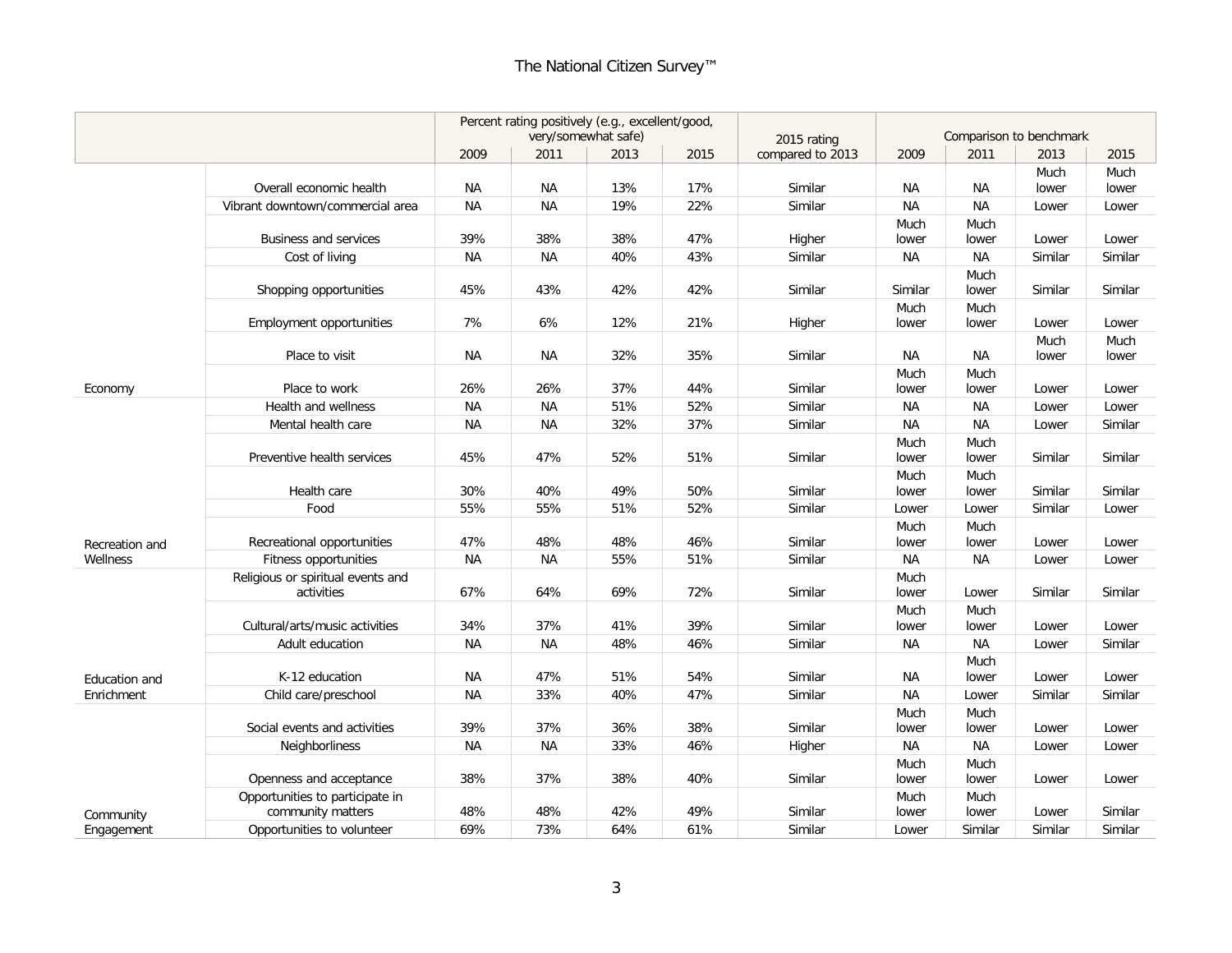#### Table 3: Governance General

|                                               |           | Percent rating positively (e.g., excellent/good) |      |      |                              | Comparison to benchmark |            |            |            |  |
|-----------------------------------------------|-----------|--------------------------------------------------|------|------|------------------------------|-------------------------|------------|------------|------------|--|
|                                               | 2009      | 2011                                             | 2013 | 2015 | 2015 rating compared to 2013 | 2009                    | 2011       | 2013       | 2015       |  |
| Services provided by Jackson County           | 39%       | 44%                                              | 45%  | 48%  | Similar                      | Much lower              | Much lower | Lower      | Lower      |  |
| Customer service                              | 72%       | 60%                                              | 50%  | 57%  | Similar                      | Lower                   | Much lower | Much lower | Lower      |  |
| Value of services for taxes paid              | 25%       | 29%                                              | 33%  | 36%  | Similar                      | Much lower              | Much lower | Lower      | Lower      |  |
| Overall direction                             | 19%       | 24%                                              | 30%  | 35%  | Similar                      | Much lower              | Much lower | Lower      | Lower      |  |
| Welcoming citizen involvement                 | 24%       | 26%                                              | 23%  | 30%  | Similar                      | Much lower              | Much lower | Much lower | Lower      |  |
| Confidence in County government               | <b>NA</b> | <b>NA</b>                                        | 23%  | 25%  | Similar                      | <b>NA</b>               | <b>NA</b>  | Much lower | Lower      |  |
| Acting in the best interest of Jackson County | <b>NA</b> | <b>NA</b>                                        | 32%  | 32%  | Similar                      | <b>NA</b>               | <b>NA</b>  | Lower      | Lower      |  |
| Being honest                                  | <b>NA</b> | <b>NA</b>                                        | 29%  | 25%  | Similar                      | <b>NA</b>               | <b>NA</b>  | Lower      | Much lower |  |
| Treating all residents fairly                 | <b>NA</b> | <b>NA</b>                                        | 27%  | 29%  | Similar                      | <b>NA</b>               | <b>NA</b>  | Lower      | Lower      |  |
| Services provided by the Federal Government   | 23%       | 20%                                              | 20%  | 30%  | Higher                       | Much lower              | Much lower | Lower      | Similar    |  |

#### Table 4: Governance by Facet

|          |                        | Percent rating positively (e.g., |           |                 |      |                         |               |               |                         |               |
|----------|------------------------|----------------------------------|-----------|-----------------|------|-------------------------|---------------|---------------|-------------------------|---------------|
|          |                        |                                  |           | excellent/good) |      | 2015 rating compared to |               |               | Comparison to benchmark |               |
|          |                        | 2009                             | 2011      | 2013            | 2015 | 2013                    | 2009          | 2011          | 2013                    | 2015          |
|          | Police                 | 62%                              | 66%       | 65%             | 74%  | Higher                  | Much<br>lower | Much<br>lower | Lower                   | Similar       |
|          | Fire                   | <b>NA</b>                        | 76%       | 76%             | 86%  | Higher                  | <b>NA</b>     | Much<br>lower | Lower                   | Similar       |
|          | Ambulance/EMS          | <b>NA</b>                        | 79%       | 79%             | 87%  | Higher                  | <b>NA</b>     | Much<br>lower | Lower                   | Similar       |
|          | Crime prevention       | 41%                              | 43%       | 40%             | 47%  | Similar                 | Much<br>lower | Much<br>lower | Lower                   | Lower         |
|          | Fire prevention        | ΝA                               | 59%       | 58%             | 66%  | Higher                  | <b>NA</b>     | Much<br>lower | Lower                   | Similar       |
|          | Animal control         | 32%                              | 36%       | 31%             | 32%  | Similar                 | Much<br>lower | Much<br>lower | Lower                   | Much<br>lower |
| Safety   | Emergency preparedness | 40%                              | 44%       | 32%             | 47%  | Higher                  | Much<br>lower | Much<br>lower | Lower                   | Lower         |
|          | Traffic enforcement    | 53%                              | 53%       | 50%             | 60%  | Higher                  | Much<br>lower | Much<br>lower | Similar                 | Similar       |
|          | Street repair          | 12%                              | 11%       | 7%              | 8%   | Similar                 | Much<br>lower | Much<br>lower | Much<br>lower           | Much<br>lower |
|          | Street cleaning        | <b>NA</b>                        | <b>NA</b> | 20%             | 17%  | Similar                 | <b>NA</b>     | NA            | Much<br>lower           | Much<br>lower |
|          | Street lighting        | <b>NA</b>                        | <b>NA</b> | 35%             | 31%  | Similar                 | <b>NA</b>     | <b>NA</b>     | Lower                   | Lower         |
|          | Snow removal           | 38%                              | 36%       | 36%             | 37%  | Similar                 | Much<br>lower | Much<br>lower | Lower                   | Lower         |
| Mobility | Sidewalk maintenance   | <b>NA</b>                        | <b>NA</b> | 26%             | 24%  | Similar                 | <b>NA</b>     | <b>NA</b>     | Lower                   | Lower         |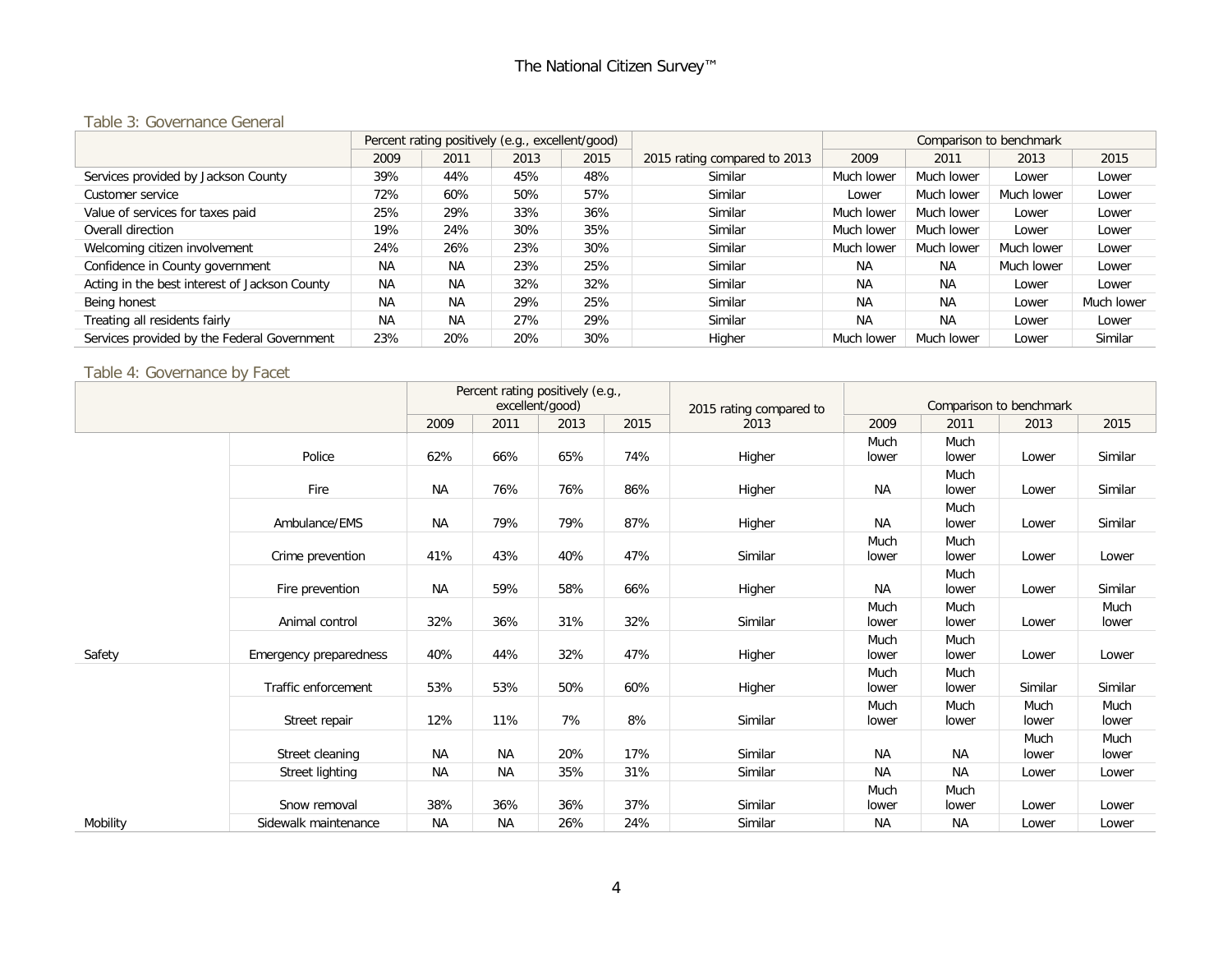# The National Citizen Survey™

|                                |                            | Percent rating positively (e.g., |           |                 |      |                         |               |               |                         |         |
|--------------------------------|----------------------------|----------------------------------|-----------|-----------------|------|-------------------------|---------------|---------------|-------------------------|---------|
|                                |                            |                                  |           | excellent/good) |      | 2015 rating compared to |               |               | Comparison to benchmark |         |
|                                |                            | 2009                             | 2011      | 2013            | 2015 | 2013                    | 2009          | 2011          | 2013                    | 2015    |
|                                | Traffic signal timing      | <b>NA</b>                        | <b>NA</b> | 32%             | 41%  | Higher                  | <b>NA</b>     | <b>NA</b>     | Lower                   | Similar |
|                                | Bus or transit services    | 40%                              | 47%       | 44%             | 36%  | Similar                 | Lower         | Similar       | Similar                 | Similar |
|                                |                            |                                  |           |                 |      |                         |               | Much          |                         |         |
|                                | Garbage collection         | <b>NA</b>                        | 75%       | 67%             | 74%  | Similar                 | <b>NA</b>     | lower         | Lower                   | Similar |
|                                |                            |                                  |           |                 |      |                         | Much          | Much          | Much                    | Much    |
|                                | Recycling                  | 56%                              | 61%       | 45%             | 50%  | Similar                 | lower         | lower         | lower                   | lower   |
|                                |                            |                                  |           |                 |      |                         |               | Much          | Much                    | Much    |
|                                | Yard waste pick-up         | <b>NA</b>                        | 38%       | 22%             | 30%  | Similar                 | <b>NA</b>     | lower         | lower                   | lower   |
|                                |                            |                                  |           |                 |      |                         |               | Much          |                         |         |
|                                | Drinking water             | <b>NA</b>                        | 57%       | 50%             | 57%  | Similar                 | <b>NA</b>     | lower         | Lower                   | Lower   |
|                                |                            |                                  |           |                 |      |                         |               | Much          |                         |         |
|                                | Natural areas preservation | <b>NA</b>                        | 41%       | 40%             | 51%  | Higher                  | <b>NA</b>     | lower         | Lower                   | Similar |
| Natural Environment            | Open space                 | 46%                              | 55%       | 45%             | 43%  | Similar                 | Much<br>lower | Much<br>lower | Lower                   | Lower   |
|                                |                            |                                  |           |                 |      |                         |               | Much          |                         |         |
|                                | Storm drainage             | 48%                              | 49%       | 36%             | 38%  | Similar                 | Lower         | lower         | Lower                   | Lower   |
|                                | Sewer services             | <b>NA</b>                        | 65%       | 55%             | 58%  | Similar                 | <b>NA</b>     | Lower         | Lower                   | Lower   |
|                                |                            |                                  |           |                 |      |                         |               | Much          |                         |         |
|                                | Power utility              | <b>NA</b>                        | 67%       | 56%             | 67%  | Higher                  | <b>NA</b>     | lower         | Lower                   | Similar |
|                                | Utility billing            | <b>NA</b>                        | <b>NA</b> | 50%             | 55%  | Similar                 | <b>NA</b>     | <b>NA</b>     | Lower                   | Lower   |
|                                | Land use, planning and     |                                  |           |                 |      |                         |               | Much          |                         |         |
|                                | zoning                     | <b>NA</b>                        | 28%       | 20%             | 32%  | Higher                  | <b>NA</b>     | lower         | Lower                   | Lower   |
|                                |                            |                                  |           |                 |      |                         |               | Much          | Much                    | Much    |
|                                | Code enforcement           | <b>NA</b>                        | 19%       | 11%             | 19%  | Higher                  | <b>NA</b>     | lower         | lower                   | lower   |
| <b>Built Environment</b>       | Cable television           | <b>NA</b>                        | 47%       | 44%             | 41%  | Similar                 | <b>NA</b>     | Lower         | Lower                   | Similar |
|                                |                            |                                  |           |                 |      |                         | Much          | Much          | Much                    |         |
| Economy                        | Economic development       | 9%                               | 15%       | 14%             | 22%  | Higher                  | lower         | lower         | lower                   | Lower   |
|                                | County parks               | 78%                              | 75%       | 65%             | 68%  | Similar                 | Lower         | Lower         | Lower                   | Similar |
|                                |                            |                                  |           |                 |      |                         | Much          | Much          |                         |         |
|                                | Recreation programs        | 60%                              | 60%       | 46%             | 50%  | Similar                 | lower         | lower         | Lower                   | Lower   |
|                                |                            |                                  |           |                 |      |                         | Much          | Much          |                         |         |
|                                | <b>Recreation centers</b>  | 54%                              | 55%       | 45%             | 47%  | Similar                 | lower         | lower         | Lower                   | Lower   |
|                                |                            |                                  |           |                 |      |                         | Much          | Much          |                         |         |
| <b>Recreation and Wellness</b> | Health services            | 45%                              | 49%       | 49%             | 54%  | Similar                 | lower         | lower         | Similar                 | Lower   |
| Education and                  | Special events             | <b>NA</b>                        | <b>NA</b> | 40%             | 42%  | Similar                 | <b>NA</b>     | <b>NA</b>     | Lower                   | Lower   |
| Enrichment                     | Public libraries           | <b>NA</b>                        | 75%       | 72%             | 72%  | Similar                 | <b>NA</b>     | Lower         | Similar                 | Similar |
|                                |                            |                                  |           |                 |      |                         | Much          | Much          |                         |         |
| Community Engagement           | Public information         | 35%                              | 51%       | 44%             | 46%  | Similar                 | lower         | lower         | Lower                   | Lower   |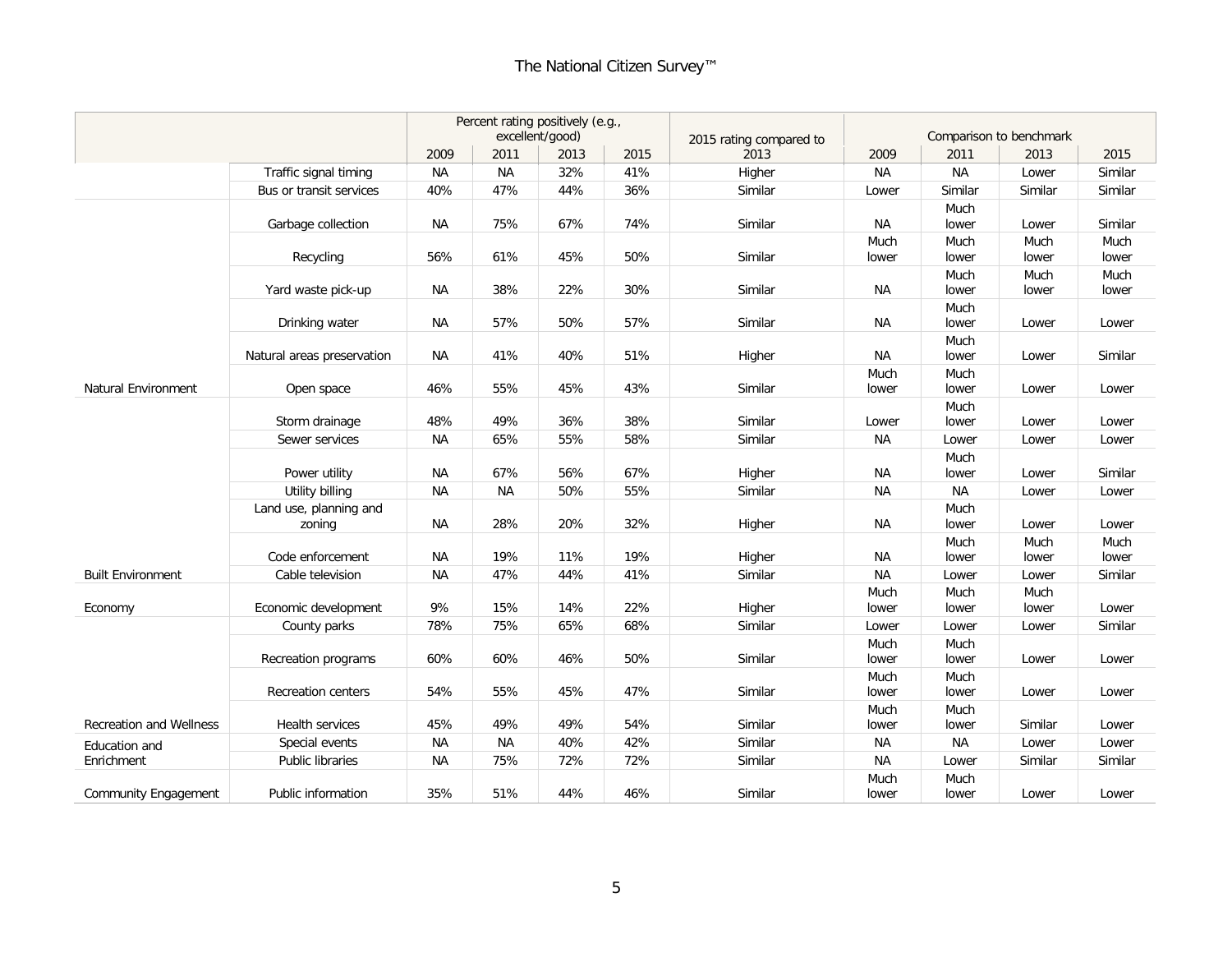# Table 5: Participation General

|                          |      |      | Percent rating positively (e.g., always/sometimes, more than once a<br>month, yes) |      | 2015 rating compared to | Comparison to benchmark |         |         |         |  |
|--------------------------|------|------|------------------------------------------------------------------------------------|------|-------------------------|-------------------------|---------|---------|---------|--|
|                          | 2009 | 2011 | 2013                                                                               | 2015 | 2013                    | 2009                    | 2011    | 2013    | 2015    |  |
|                          |      |      |                                                                                    |      |                         | Much                    | Much    | Much    | Much    |  |
| Sense of community       | 35%  | 35%  | 26%                                                                                | 34%  | Higher                  | lower                   | lower   | lower   | lower   |  |
|                          |      |      |                                                                                    |      |                         | Much                    | Much    | Much    | Much    |  |
| Recommend Jackson County | 53%  | 61%  | 66%                                                                                | 56%  | Lower                   | lower                   | lower   | lower   | lower   |  |
|                          |      |      |                                                                                    |      |                         | Much                    |         |         |         |  |
| Remain in Jackson County | 73%  | 79%  | 83%                                                                                | 78%  | Similar                 | lower                   | Similar | Similar | Similar |  |
| Contacted Jackson County |      |      |                                                                                    |      |                         | Much                    | Much    |         | Much    |  |
| employees                | 49%  | 40%  | 31%                                                                                | 25%  | Similar                 | lower                   | lower   | Lower   | lower   |  |

#### Table 6: Participation by Facet

|                            |                                                  | Percent rating positively (e.g., always/sometimes, more<br>than once a month, yes) |           |      | 2015 rating | Comparison to benchmark |               |                |         |         |
|----------------------------|--------------------------------------------------|------------------------------------------------------------------------------------|-----------|------|-------------|-------------------------|---------------|----------------|---------|---------|
|                            |                                                  | 2009                                                                               | 2011      | 2013 | 2015        | compared to 2013        | 2009          | 2011           | 2013    | 2015    |
|                            | Stocked supplies for an emergency                | <b>NA</b>                                                                          | <b>NA</b> | 38%  | 42%         | Similar                 | <b>NA</b>     | NA.            | Similar | Similar |
|                            | Did NOT report a crime                           | <b>NA</b>                                                                          | <b>NA</b> | 70%  | 79%         | Higher                  | <b>NA</b>     | <b>NA</b>      | Similar | Similar |
| Safety                     | Was NOT the victim of a crime                    | 85%                                                                                | 87%       | 79%  | 84%         | Similar                 | Similar       | Similar        | Similar | Similar |
|                            | Used public transportation instead<br>of driving | <b>NA</b>                                                                          | <b>NA</b> | 13%  | 8%          | Similar                 | <b>NA</b>     | <b>NA</b>      | Lower   | Lower   |
|                            | Carpooled instead of driving alone               | <b>NA</b>                                                                          | <b>NA</b> | 46%  | 33%         | Lower                   | <b>NA</b>     | <b>NA</b>      | Similar | Similar |
| Mobility                   | Walked or biked instead of driving               | <b>NA</b>                                                                          | <b>NA</b> | 41%  | 42%         | Similar                 | <b>NA</b>     | <b>NA</b>      | Lower   | Lower   |
|                            | Conserved water                                  | <b>NA</b>                                                                          | <b>NA</b> | 70%  | 71%         | Similar                 | ΝA            | <b>NA</b>      | Lower   | Lower   |
|                            | Made home more energy efficient                  | <b>NA</b>                                                                          | <b>NA</b> | 86%  | 84%         | Similar                 | <b>NA</b>     | <b>NA</b>      | Similar | Similar |
| Natural<br>Environment     | Recycled at home                                 | 72%                                                                                | 80%       | 74%  | 70%         | Similar                 | Much<br>lower | Similar        | Lower   | Lower   |
|                            | Did NOT observe a code violation                 | <b>NA</b>                                                                          | <b>NA</b> | 46%  | 47%         | Similar                 | <b>NA</b>     | <b>NA</b>      | Similar | Similar |
| <b>Built Environment</b>   | NOT under housing cost stress                    | 68%                                                                                | 70%       | 73%  | 68%         | Similar                 | Higher        | Much<br>higher | Similar | Similar |
|                            | Purchased goods or services in<br>Jackson County | <b>NA</b>                                                                          | <b>NA</b> | 98%  | 96%         | Similar                 | <b>NA</b>     | <b>NA</b>      | Similar | Similar |
|                            | Economy will have positive impact<br>on income   | 10%                                                                                | 13%       | 22%  | 27%         | Similar                 | Much<br>lower | Lower          | Similar | Similar |
| Economy                    | Work in Jackson County                           | <b>NA</b>                                                                          | <b>NA</b> | 49%  | 55%         | Similar                 | ΝA            | NA.            | Similar | Higher  |
|                            | Used Jackson County recreation<br>centers        | 53%                                                                                | 50%       | 54%  | 44%         | Lower                   | Lower         | Much<br>lower  | Similar | Lower   |
|                            | Visited a County park                            | 86%                                                                                | 85%       | 75%  | 73%         | Similar                 | Similar       | Similar        | Lower   | Similar |
| Recreation and<br>Wellness | Ate 5 portions of fruits and<br>vegetables       | <b>NA</b>                                                                          | <b>NA</b> | 80%  | 77%         | Similar                 | <b>NA</b>     | <b>NA</b>      | Similar | Similar |